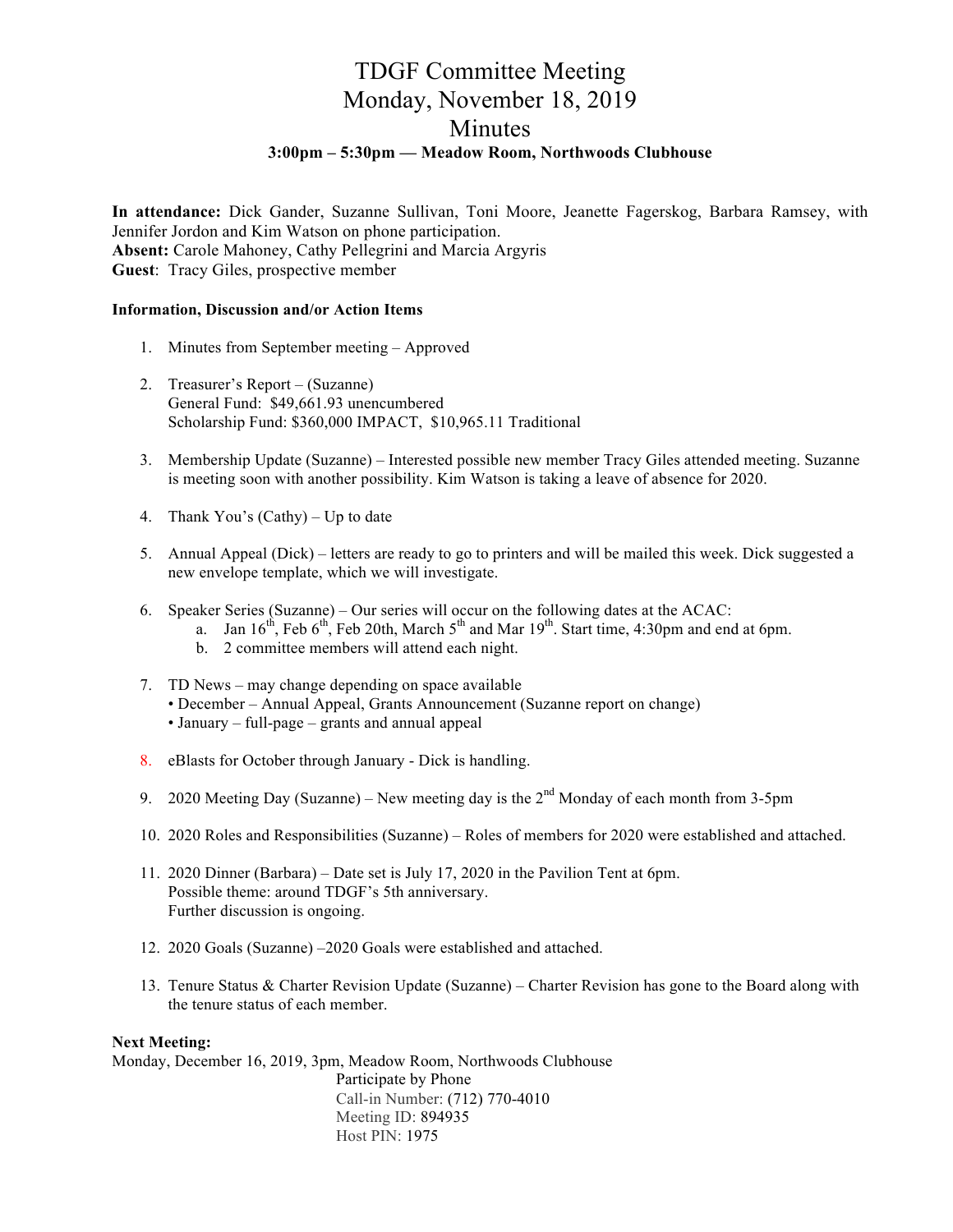# Tahoe Donner Giving Fund 2020 Goals

- $\triangleright$  Sustain leadership of the committee and continue to mentor new committee members.
- $\triangleright$  Communicate to all Tahoe Donner members through TD News articles, website, eBlasts, new homeowner packets, social media, participation in appropriate TD events, and enclosure in annual assessment mailing.
- Ø Promote our TDGF brand and the Elements Mountain Co. founding partner relationship through logo publication on documents.
- $\triangleright$  Develop, maintain and expand supportive relationships in community through seeking other support in the business community such as local realtors and other providers of services within Tahoe Donner.
- $\triangleright$  Raise \$75,000 throughout the year including the annual dinner & auction, yearend appeal, and other activities.
- $\triangleright$  Initiate and sponsor a Speaker Series, which will provide practical and intellectual stimuli during the winter months as well as serve as a means to increase awareness of the Giving Fund.
- $\triangleright$  Participate in the spring TTCF scholarship selection process, award the newly funded IMPACT scholarships, and Traditional scholarships to local high school students (approximately 40% of funds raised during the year) as well as continue a multi-year support process for our scholarship recipients.
- $\triangleright$  Participate in the fall TTCF grant cycle to distribute approximately 60% of the money raised during the year. Retain an adequate amount for expenses to begin 2021.
- Ø Retain 80% of donors. Attract and engage new donors, especially second home owners. Seek other donors at the IMPACT scholarship level.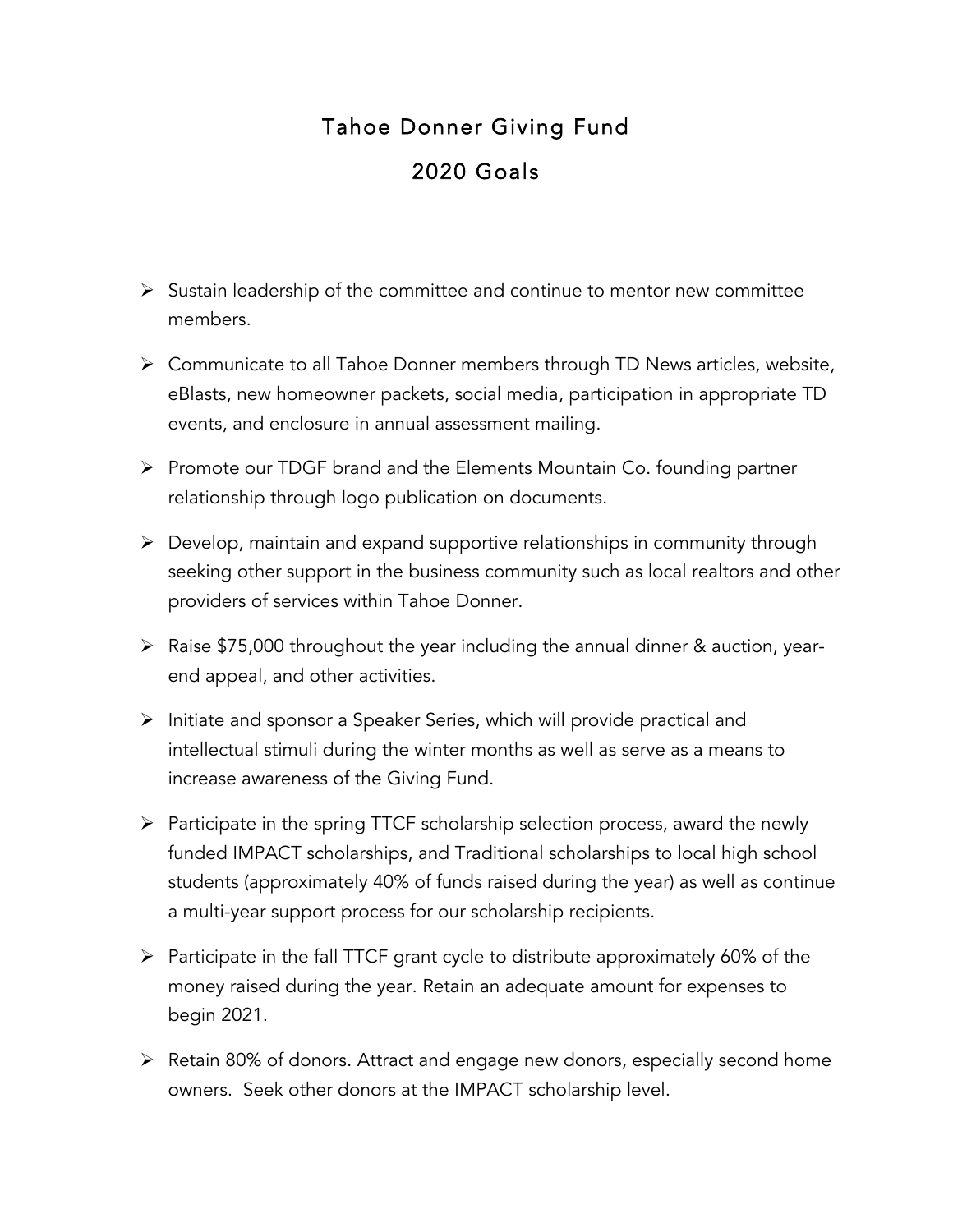## Tahoe Donner Giving Fund 2020 Roles & Responsibilities

Chair, TD Liaison – Suzanne Vice Chair – TBD at December meeting Past Chair & Elements/Anonymous Donor Liaison/Donor Relations – Dick Treasurer, TTCF Liaison – Suzanne **Secretary** Minutes – Jeanette Thank You's – Marcia, Cathy, and TBD Outreach (all below) eBlasts – Dick until June 2020, July-Dec. TBD Post-annual TD meeting BBQ, Sunday, June 28 - Cathy Meet the Bus (mid-June until July 17 dinner) - Marcia Overall Events Lead, Barbara July 17. 2020 Dinner Chair & Co-Chair – Barbara & Carole Auction co-chairs – Carole & Cathy Donor Reception Lead – Jeanette TD Clubs Liaison - Cathy Annual Appeal – Suzanne, Marcia, and TBD Scholarship Lead –Marcia; Suzanne, Toni (April) Grants Lead – Cathy, Toni, Suzanne (3rd reader chosen grantees) (September/October) Speaker Series Lead – Suzanne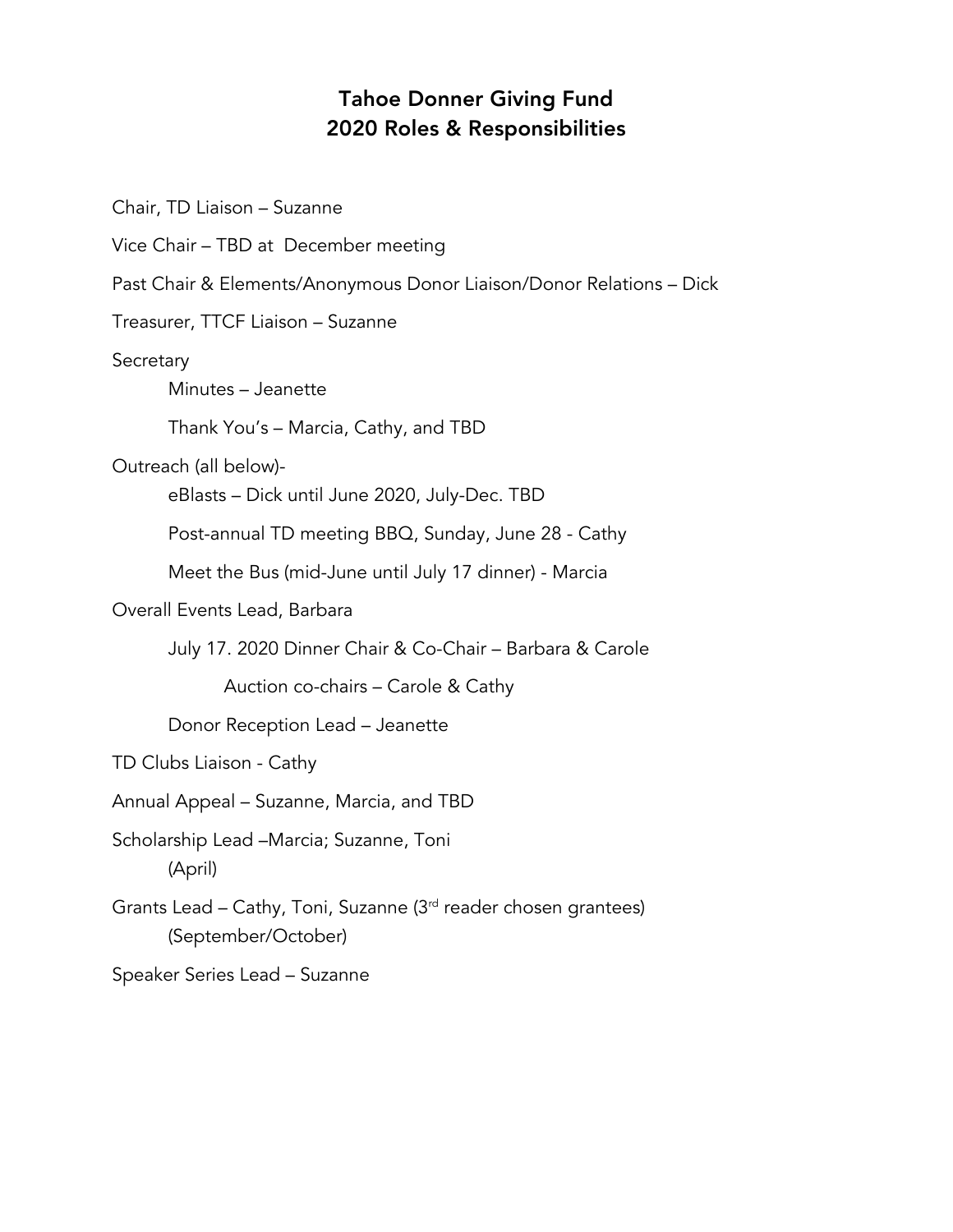**Tahoe Donner Giving Fund 2020 Regular Meeting Dates 3:00 – 5:00pm Mezzanine (Board) Room**

2<sup>nd</sup> Monday of the Month

January 13

February 10

March 9

April 13

May 11

June 8

July 13

July ? — Special post-dinner wrap-up meeting

August 10 — if necessary

September 14

October 12

November 9

December 14